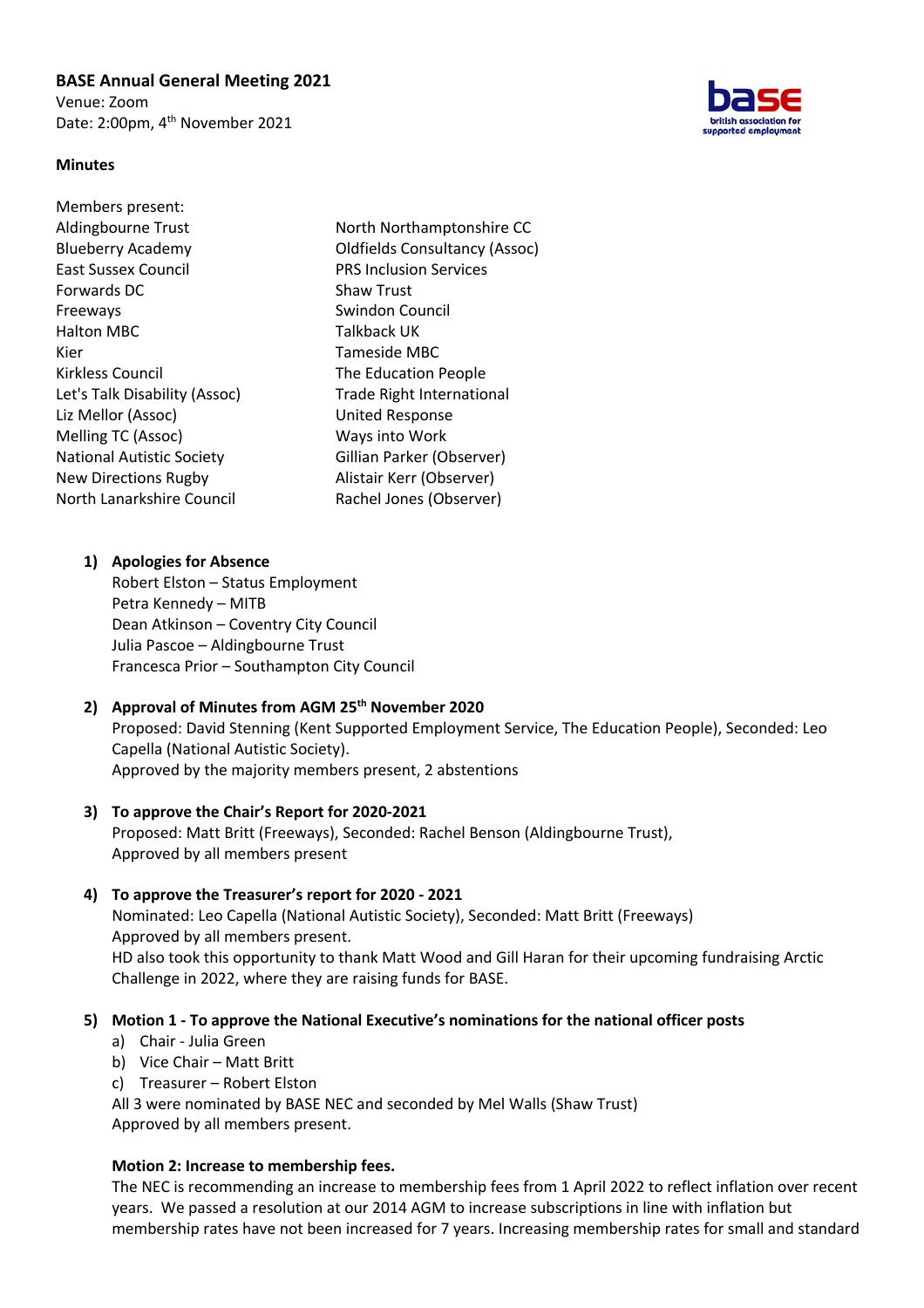members as suggested would be a 4.1% and 6.7% increase respectively. The additional income to BASE would be around £3400. It is recommended that regional and national rates remain the same for now as we don't have that many members within those categories and membership rates are already significantly differentiated from standard membership. It is recommended that associate rates remain unchanged at £110+vat. Recommended increase to fees as follows:

• Standard full membership fees to increase from £300+vat to £320+vat pa.

• Small agency full membership fees to increase from £120+vat to £125+vat pa

Proposed: BASE NEC, Seconded: Chris Taylor (Talkback UK),

Approved by all members present.

## **6) Presentations:**

Prior to presentations, Huw Davies (CEO of BASE) informed all that he is retiring in May 2022. Julia Green (Chair of BASE) expressed thanks and appreciation on behalf of BASE and members and advised of the succession planning that is taking place. BASE have decided that there needs to be two roles within BASE and Inclusive Trading CIC: a new CEO (to be advertised in the future) and an Operations Manager (live vacancy). Julia gave an overview of the Operations Manager position and advised closing date is 22<sup>nd</sup> November. Julia advised if anyone would like to discuss either position contact either herself of Huw.

## **• Dr Mark Kilsby Research Fund (Huw Davies)**

Huw Davies launched the Dr Mark Kilsby Research Fund and the rationale behind this research fund. BASE reserves now allow us to invest in the sector and established the Dr Mark Kilsby Research Fund. Though BASE have tried to keep the application process simple we have a duty to protect funds. There is £100,000 funding pot but the limit on an application is £15k. BASE will happily consider joint funding applications. For further information: www.base-uk.org/research

## **• Funded training places and current training activity (Nerise Oldfield-Thompson & Kathy Melling)**

Kathy Melling provided an update on current training and what we have achieved and plans going forward:

- With over 500 people have registered with L3 Certificate for Supported Employment Certificate. • Adapted Delivery to meet needs – throughout COVID we have adapted to using ZOOM and Teams to
- provide training across the UK. The online training has received exceedingly positive feedback. • In 2020/2021 delivered 8 Supported Employment Techniques courses. Also available for learners who have completed non-accredited Supported Employment Techniques training converting this to accredited L3 Certificate for Supported Employment Practitioners.
- In 2021/2022, planned or already delivered:
	- 7x Supported Employment Techniques courses
	- 9 bespoke courses
	- 2x Mental Health First Aid Courses
	- Disability awareness workshops
- Impact of training Very positive and overwhelming seeing the impact BASE/Inclusive Trading CIC training is having on the supported employment sector from new to well established supported employment services; how schools and colleges have used the training to develop their study programmes and in general, how people link in with others share information and network together to help them develop and improve their services.
- Subsidised Certificate Places We recognise that the costs associated with enrolling for L3 Certificate for Supported Employment Practitioners are not always affordable for small voluntary sector organisations and so we have decided to heavily subsidise up to 6 places annually. Employing organisations will just need to pay the course registration fee (currently £116.50). Applications will be accepted from eligible organisations from  $1<sup>st</sup>$  April annually. Eligibility – Be a current BASE member, have a turnover <£350k, have legal status and not be part of a larger company or in the public sector. For further information: www.base-uk.org/funded-training
- Looking for more Assessors/deliverers We understand that as our demand for training grows we also require more Assessors and deliverers across our activities. For further information contact Huw Davies.
- Conference Associates will be in attendance at the conference and would welcome discussions about workforce development and training opportunities, look out for the BASE stand.